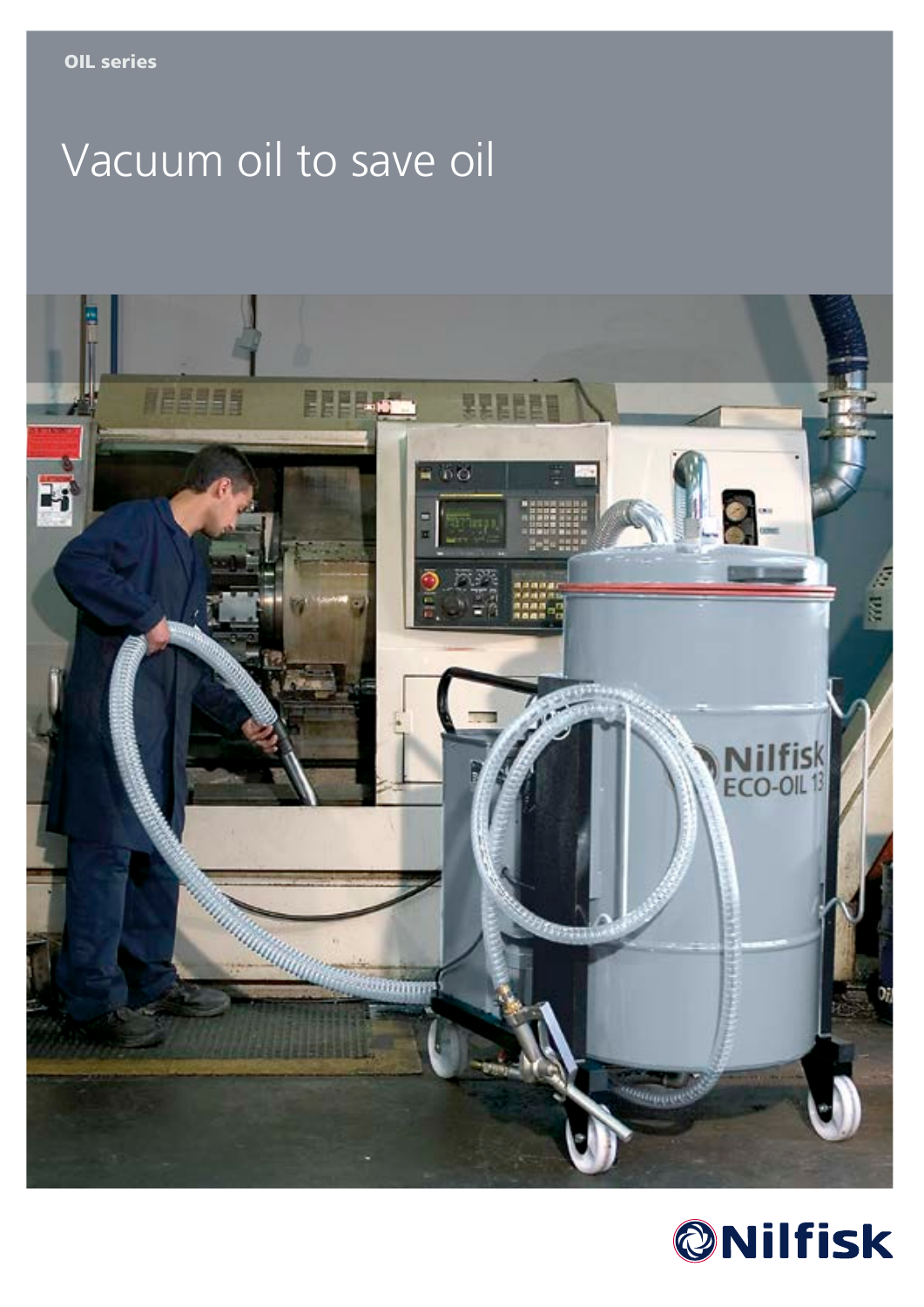



Machine tool maintenance in few seconds Collection of large quantities of chips Vacuuming grinding sludge



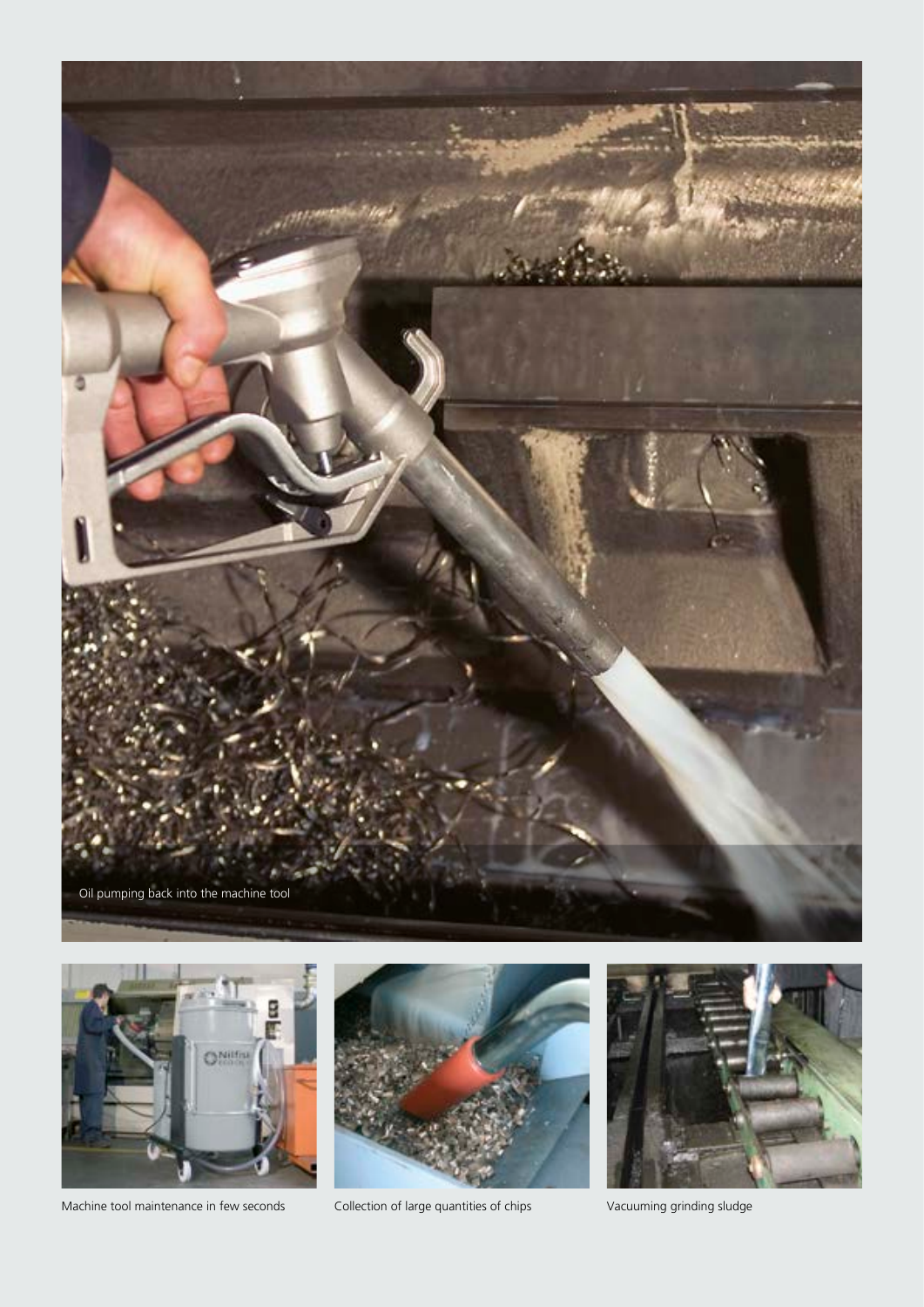## The most performant tool for the metal industry

### - Use the OIL series to save oil and time

To empty a 1.000 litres tank two people require approximately 4-6 hours; with a Nilfisk Oil model the same two people only need one hour...

Nilfisk produces a range of vacuums specifically designed to recover oil, viscose liquids and chips, capable of separating the solids from the liquids by means of "macrofiltration".

This operation allows the operator to recycle the recovered oil.

The OIL models are ideal to empty sumps with simple and time-saving operation.

For instance, "to empty a 1.000 litres tank two people require approximately 4-6 hours; with a Nilfisk Oil model the same two people only need one hour to perform the job; with significantly improved quality."

#### **How do OIL models operate?**

Oil, liquids and chips collection is achieved using an oil resistant rubber hose. The liquid part is separated from the swarf - which is trapped in the swarf container - and sucked into the tank; inside the tank there is an automatic level control which cuts off the power when the tank is full.

At this point the liquid can be pumped back into the machine tool through a pump, while the chips container ca be emptied manually.

#### **No more waste**

Less down time by using a Nilfisk ECO-OIL. Take now in consideration the machine tools maintenance , by using the ECO-OIL the benefits will be many:

- · Saving on coolants/oils as they can be recycled
- · Saving on disposal
- · Saving on grinding tools
- · Saving on buying equipment
- · Saving time on cleaning the working environment
- · Saving working time less down time